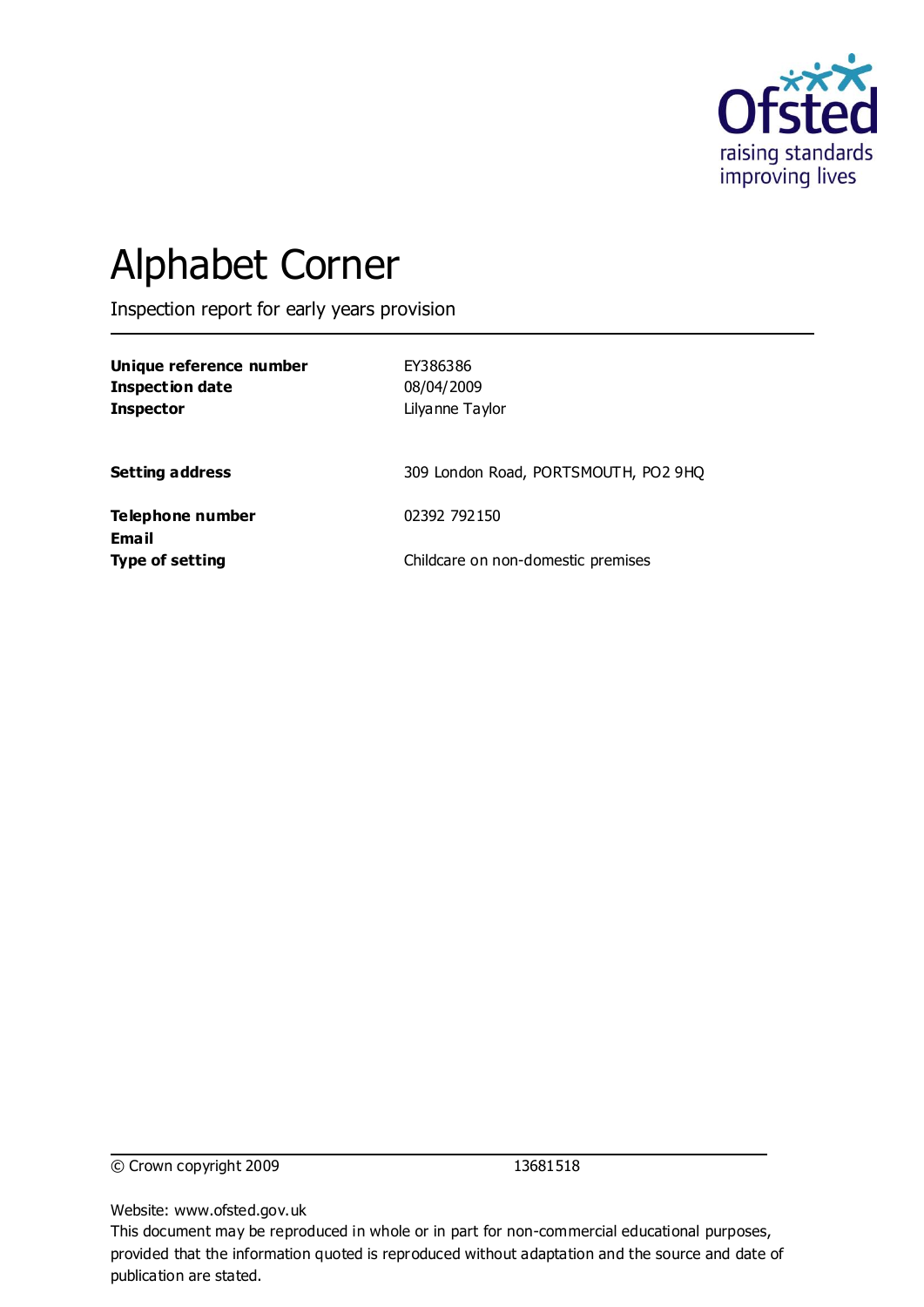### **Introduction**

This inspection was carried out by Ofsted under Sections 49 and 50 of the Childcare Act 2006 on the quality and standards of the registered early years provision. 'Early years provision' refers to provision regulated by Ofsted for children from birth to 31 August following their fifth birthday (the early years age group). The registered person must ensure that this provision complies with the statutory framework for children's learning, development and welfare, known as the *Early* Years Foundation Stage.

The provider must provide a copy of this report to all parents with children at the setting where reasonably practicable. The provider must provide a copy of the report to any other person who asks for one, but may charge a fee for this service (The Childcare (Inspection) Regulations 2008 regulations 9 and 10).

The setting also makes provision for children older than the early years age group which is registered on the voluntary and/or compulsory part(s) of the Childcare Register. This report does not include an evaluation of that provision, but a comment about compliance with the requirements of the Childcare Register is included in Annex B.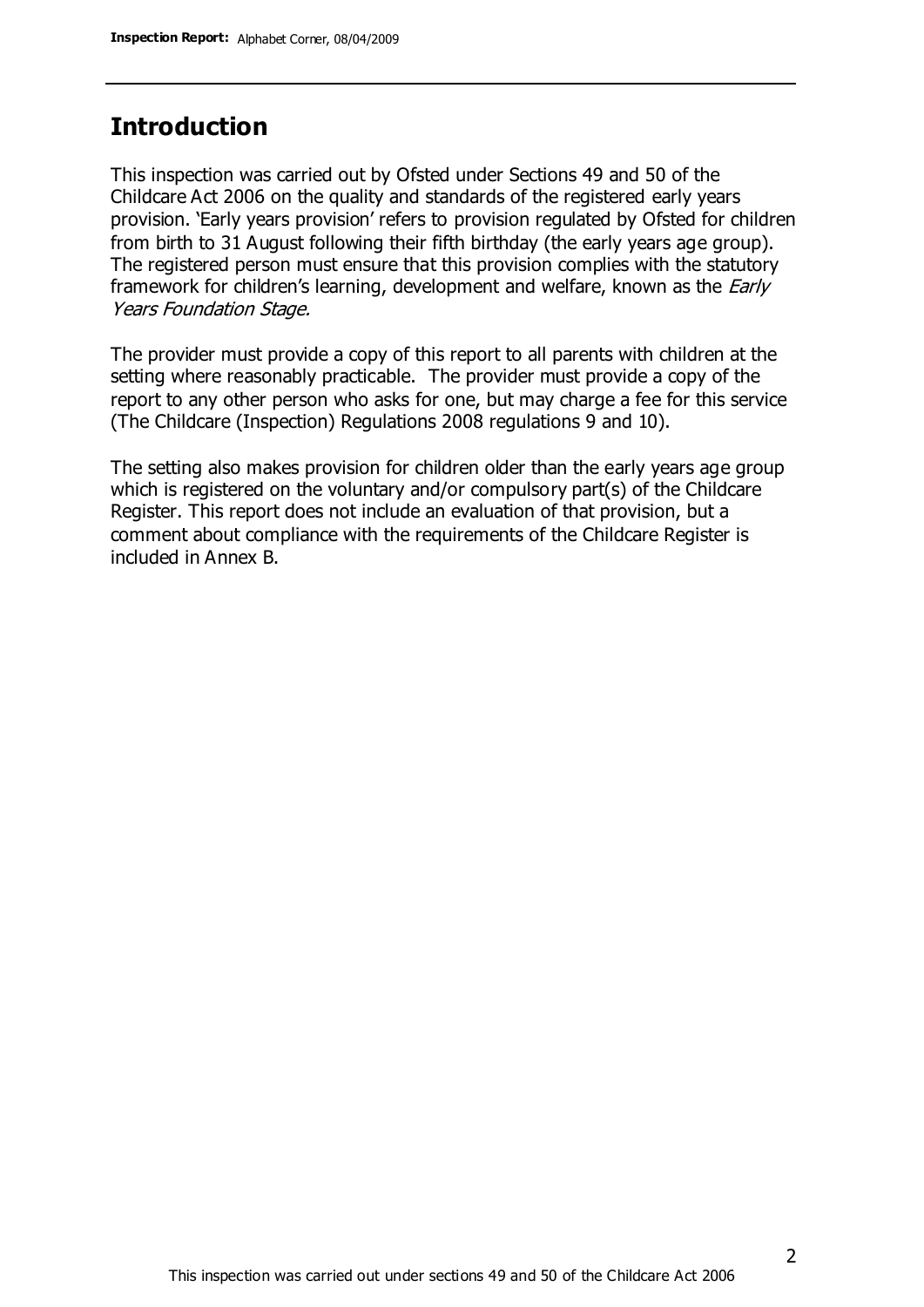# **Description of the setting**

Alphabet Corner nursery was registered under the present owners in 2008. It is a privately owned nursery and operates from a semi-detached house in the North End area of Portsmouth. The premises are for the sole use of the nursery and there is a fully secure outdoor play area.

The nursery is registered to care for a maximum of 54 children under eight years at any one time; all of whom may be in the early years age group. Currently there are 75 early years age group children on roll. The nursery provides funded early education for three- and four-year-olds.

Care is also able to be provided for children over the age of five years. This provision is registered by Ofsted on the voluntary and compulsory parts of the Childcare Register.

There are 17 staff employed of whom 10 hold appropriate early years qualifications to at least NVQ Level 2. The nursery is open Monday to Friday 07:30 - 18:00, 51 weeks of the year, closing for one week over the Christmas period and all Bank Holidays.

# **Overall effectiveness of the early years provision**

The overall quality of the provision is good. Children's welfare, learning and development is promoted well because the staff team have effective systems in place to identify and cater for their individual needs. All children are making good progress towards the early learning goals in all areas. Children are recognised as unique individuals and are extremely happy and settled during their time in the nursery. Management and staff are successful at assessing and evaluating the organisation of the premises and practice as a whole; they are able to identify the strengths and most weaknesses. Since registration management have made several changes to the environment in which children are cared for and plans they have in place to further improve the organisation of the premises is ensuring the nursery continues to develop for the benefit of all children who attend.

## **What steps need to be taken to improve provision further?**

To further improve the early years provision the registered person should:

- ensure all staff have knowledge of the authority to whom a child protection referral should be made to
- ensure fire drills are practised with all children
- continue developing links with other providers of the Early Years Foundation Stage to ensure effective continuity and progression for all
- continue to review how parents can be fully involved in the planning of their children's next steps of learning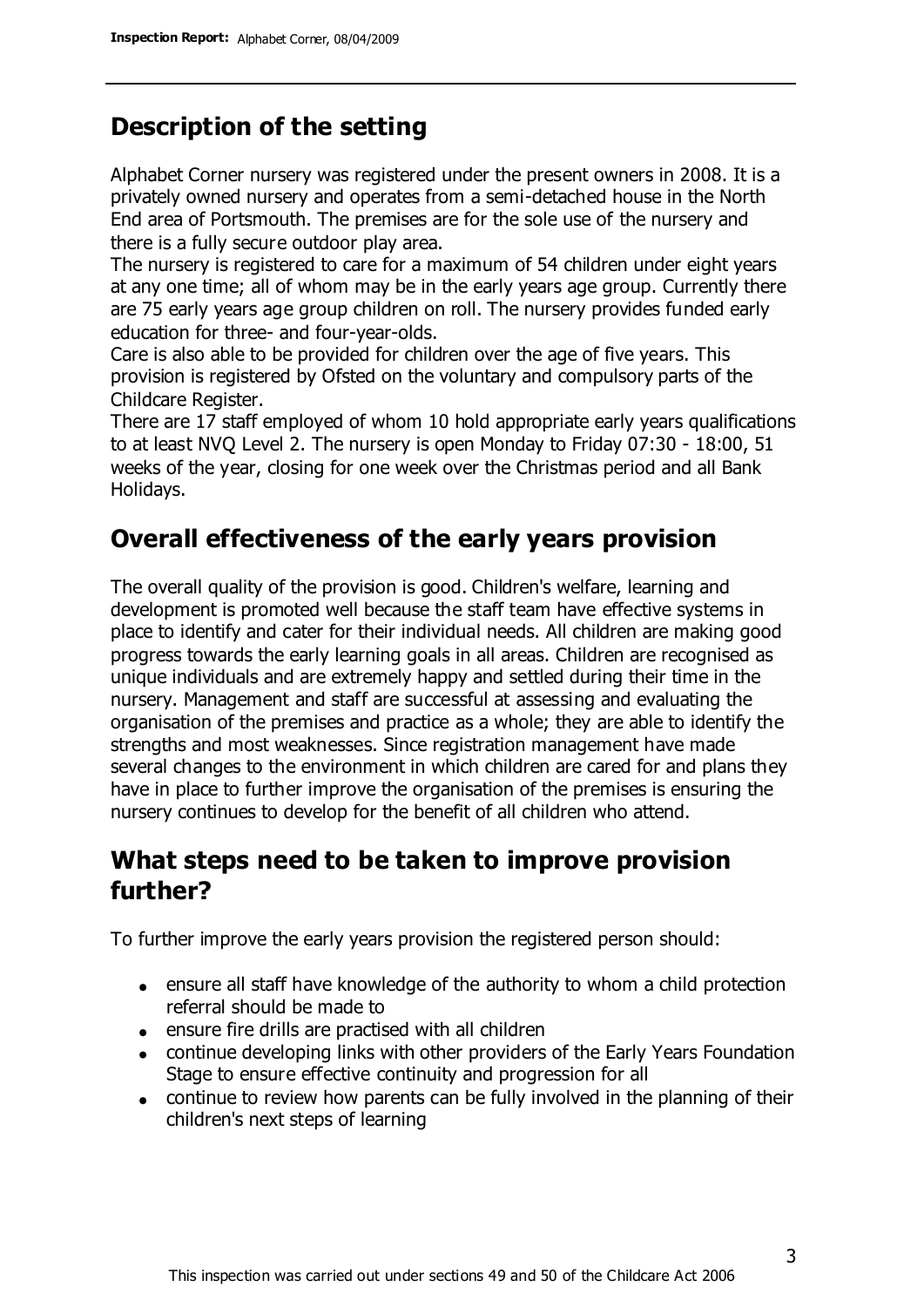# **The leadership and management of the early years provision**

Management and the well established staff team work closely together to monitor, review and continuously evaluate all aspects of the nursery. As a result, an action plan is in place to further improve the setting. For example, management and staff are aware that children are not able to freely use the outdoor play area because the only access to the garden is via the kitchen. To overcome this during the summer months patio doors are to be fitted in the dining room area.

The manager carries out regular one-to-one meetings with staff and endorses ongoing training to further improve the knowledge and skills of the staff team. Consequently, staff who do not already hold an early years qualification are working towards achieving one.

Extremely robust, comprehensive recruitment and vetting procedures are implemented to ensure all adults working with the children are suitable to do so. All policies, procedures and documents are in place as required and most are effectively carried out in practice.

Although staff have a sound knowledge of the signs that may indicate a children is being abused they are not fully aware of the authority to which any concerns they may have should be referred to. Consequently, this could potentially delay any action that may need to be taken to ensure children's welfare is fully safeguarded

Partnership with parents is good and clear. The nursery has an open door policy and welcomes parents into the setting to stay with their children until they feel confident and secure to be left alone. Parents receive good information about the operational procedures of the nursery and the Early Years Foundation Stage(EYFS). They are able to express any views they have of the setting; this may be done through talking to the manager, member of staff or via a questionnaire that is sent out regularly. In addition, Ofsted can also be contacted because the details of the regulatory body is displayed.

Parents are encouraged to share what they know about their children's learning and development. In addition, they have access to their children's learning journey books which show the progress they are making and the stage of development they are at in relation to the early learning goals of the EYFS. However, the nursery has identified that parents are not being fully involved in the planning of their children's next steps of learning and are currently considering ways in which this can addressed.

The nursery is just beginning to build links with local schools and other providers of the EYFS, to ensure children who attend more than one setting receive a balanced range of activities to complement their experiences outside of the nursery. However, the systems are not fully developed at this time.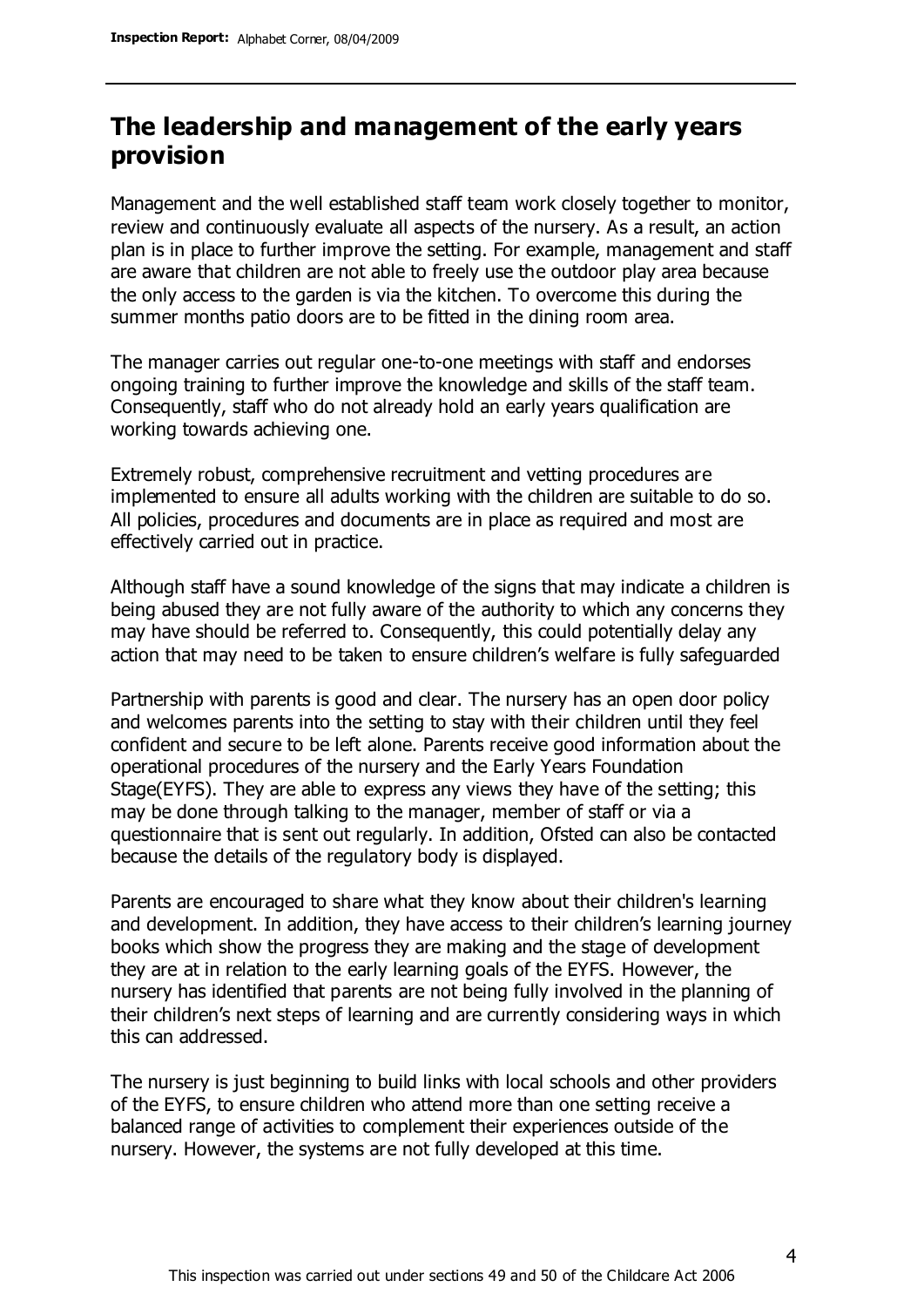#### **The quality and standards of the early years provision**

Children have fun and enjoy their learning because staff ensure the children benefit from a friendly, relaxed and nurturing atmosphere. All children who attend the nursery have access to an extensive range of resources, materials and experiences and benefit greatly from the exceptionally well organised learning environment.

Staff spend time observing and assessing the children's achievements and collate this information to identify their next steps. Alongside the planned curriculum, staff are able to extend and challenge the children on a one-to-one basis because they all know what the individual children are working towards. Children are treated as individuals and staff are enthusiastic and extremely motivated as they observe the children's continuing progress everyday.

Children benefit from the good quality interaction with the staff team. Everything the staff say and do with the children has a purpose and a focused outcome, promoting the children's development and learning well. Children have many opportunities to initiate their own play and staff are extremely skilled at asking open ended questions, encouraging the children to think about what they are trying to achieve. During 'plan do and review' time, children select the activity they wish to engage in, carry it out, then sit in a group to share their experiences with others. Children learn from an early age how to express themselves; staff teach them simple makaton signing. New children settle well and are supported to become familiar with the daily routines through the use of a pictorial timeline.

Staff are adept at incorporating a whole range of learning outcomes into one activity, ensuring the children have fun and enjoy their learning. For example, snack sessions develop into an activity where children talk about the world around them and the importance of healthy eating. They identify the colours of the plates and cups and match the number of pieces of fresh fruit, cheese or crackers they have to the written number and dots on a card. Children are aware of good hygiene practices with regards to eating and confidently use tongs to serve themselves with snack items.

The nursery has a comprehensive healthy eating policy, which is shared with parents. In addition, parents are provided with suggestions of how they may like to involve their children in the preparation of simple healthy snacks/meals at home. For example, when making a fresh fruit salad, allow the children to use knives, under supervision, to cut up the soft fruits.

Children are secure because staff are extremely vigilant and ensure the premises are safe for their use at all times. Comprehensive written risk assessments are carried out and all visitors are required to sign in and out of the premises. The door to the nursery is kept locked to ensure no unauthorised person can gain access to the children, ensuring they are protected at all times. Some children learn how to evacuate the building quickly and safely as they practise regular fire drills.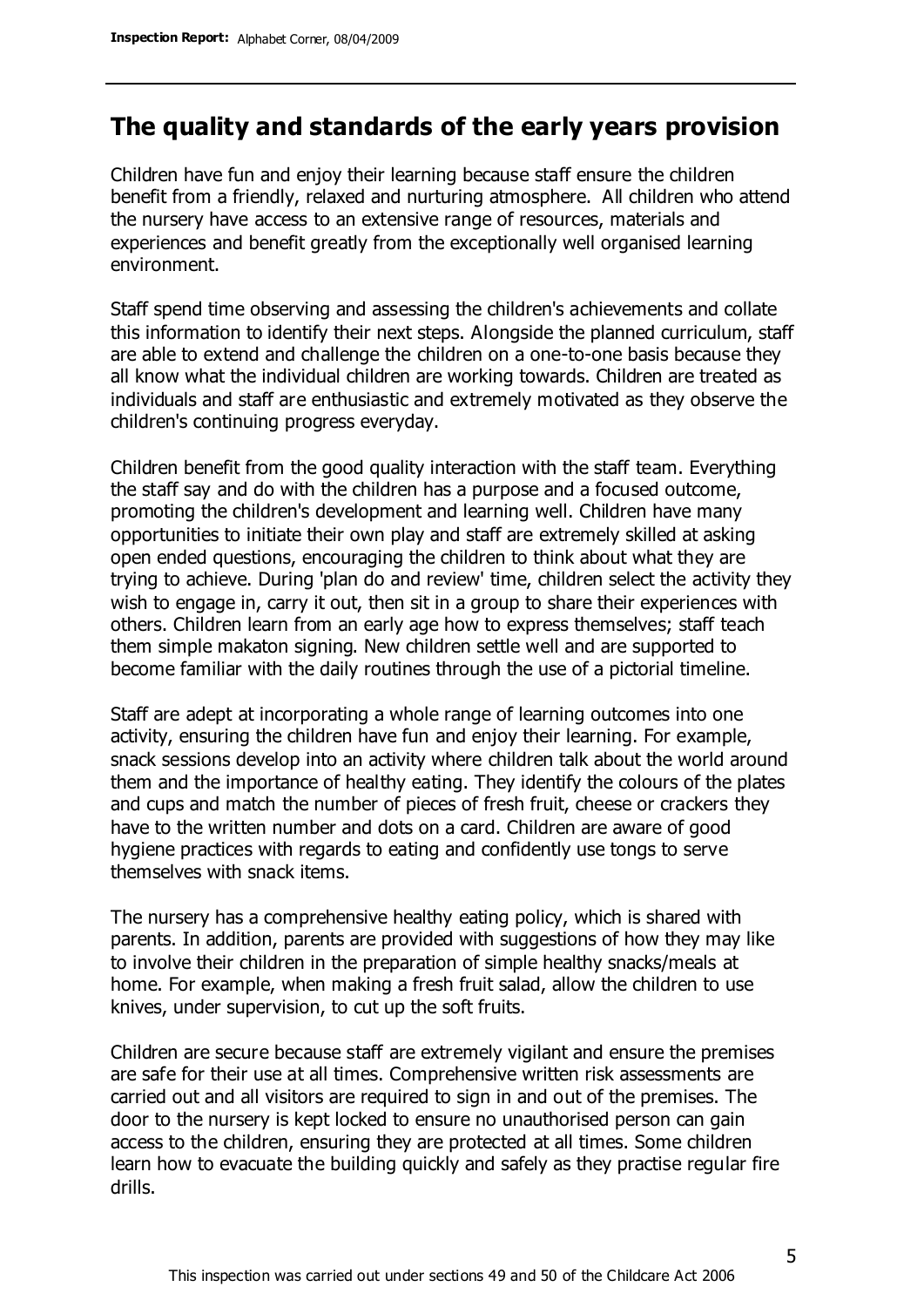Children behave exceptionally well because they know what is expected of them and they are kept fully occupied throughout the day. Staff implement the clear rules and boundaries consistently, and ensure children receive positive praise and encouragement in recognition of their efforts. For example, when they help each other, or help to tidy away the resources.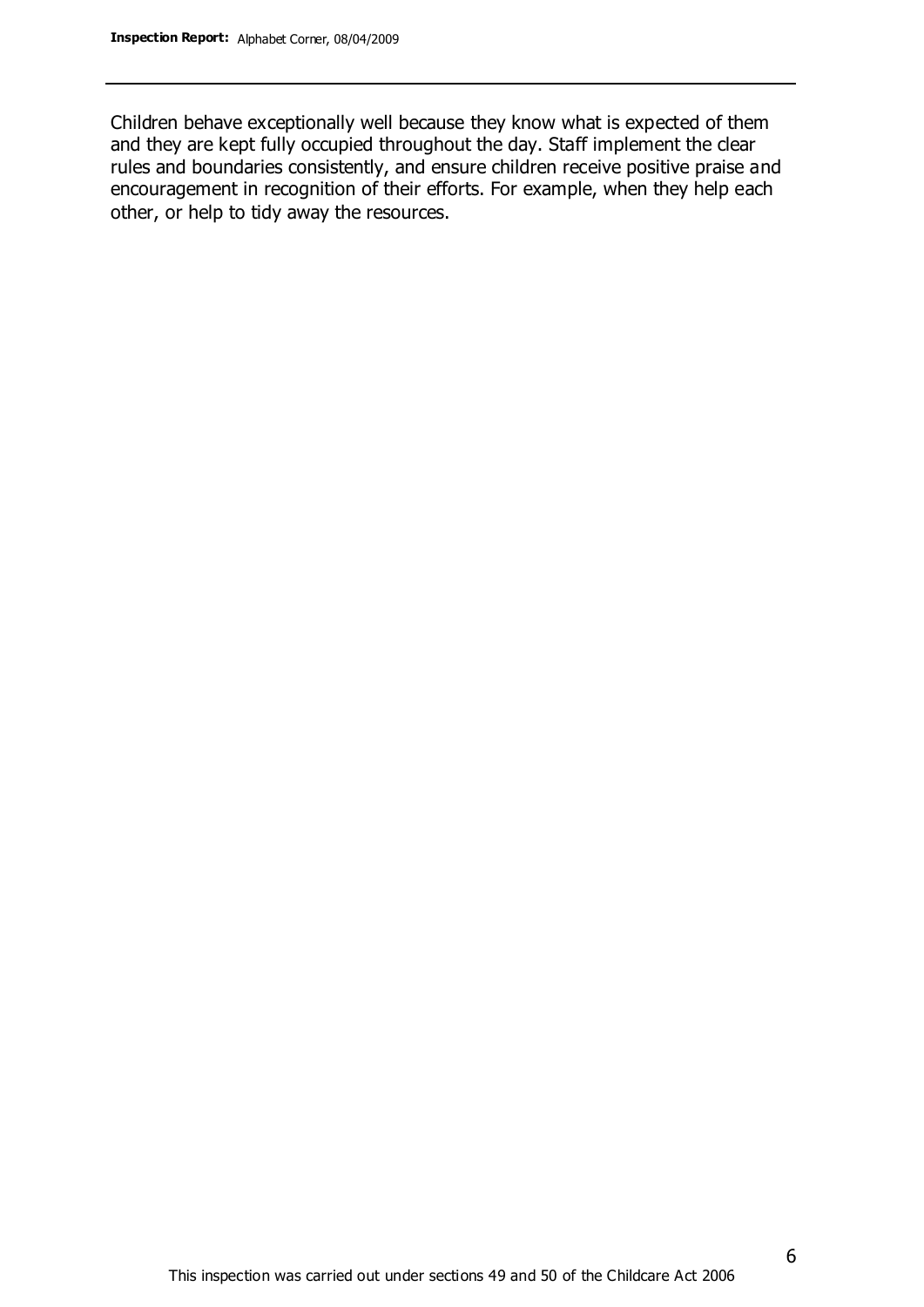# **Annex A: record of inspection judgements**

#### **The key inspection judgements and what they mean**

Grade 1 is Outstanding: this aspect of the provision is of exceptionally high quality Grade 2 is Good: this aspect of the provision is strong Grade 3 is Satisfactory: this aspect of the provision is sound Grade 4 is Inadequate: this aspect of the provision is not good enough

#### **Overall effectiveness**

| How effective is the provision in meeting the needs<br>of children in the Early Years Foundation Stage? |  |
|---------------------------------------------------------------------------------------------------------|--|
| How well does the provision promote inclusive practice?                                                 |  |
| The capacity of the provision to maintain continuous                                                    |  |
| improvement.                                                                                            |  |

#### **Leadership and management**

| How effectively is provision in the Early Years               |  |
|---------------------------------------------------------------|--|
| <b>Foundation Stage led and managed?</b>                      |  |
| How effective is the setting's self-evaluation, including the |  |
| steps taken to promote improvement?                           |  |
| How well does the setting work in partnership with parents    |  |
| and others?                                                   |  |
| How well are children safequarded?                            |  |

#### **Quality and standards**

| How effectively are children in the Early Years<br><b>Foundation Stage helped to learn and develop?</b> |   |
|---------------------------------------------------------------------------------------------------------|---|
| How effectively is the welfare of children in the Early                                                 |   |
| <b>Years Foundation Stage promoted?</b>                                                                 |   |
| How well are children helped to stay safe?                                                              |   |
| How well are children helped to be healthy?                                                             |   |
| How well are children helped to enjoy and achieve?                                                      | 2 |
| How well are children helped to make a positive                                                         | っ |
| contribution?                                                                                           |   |
| How well are children helped develop skills that will                                                   |   |
| contribute to their future economic well-being?                                                         |   |

Any complaints about the inspection or report should be made following the procedures set out in the guidance available from Ofsted's website: www.ofsted.gov.uk